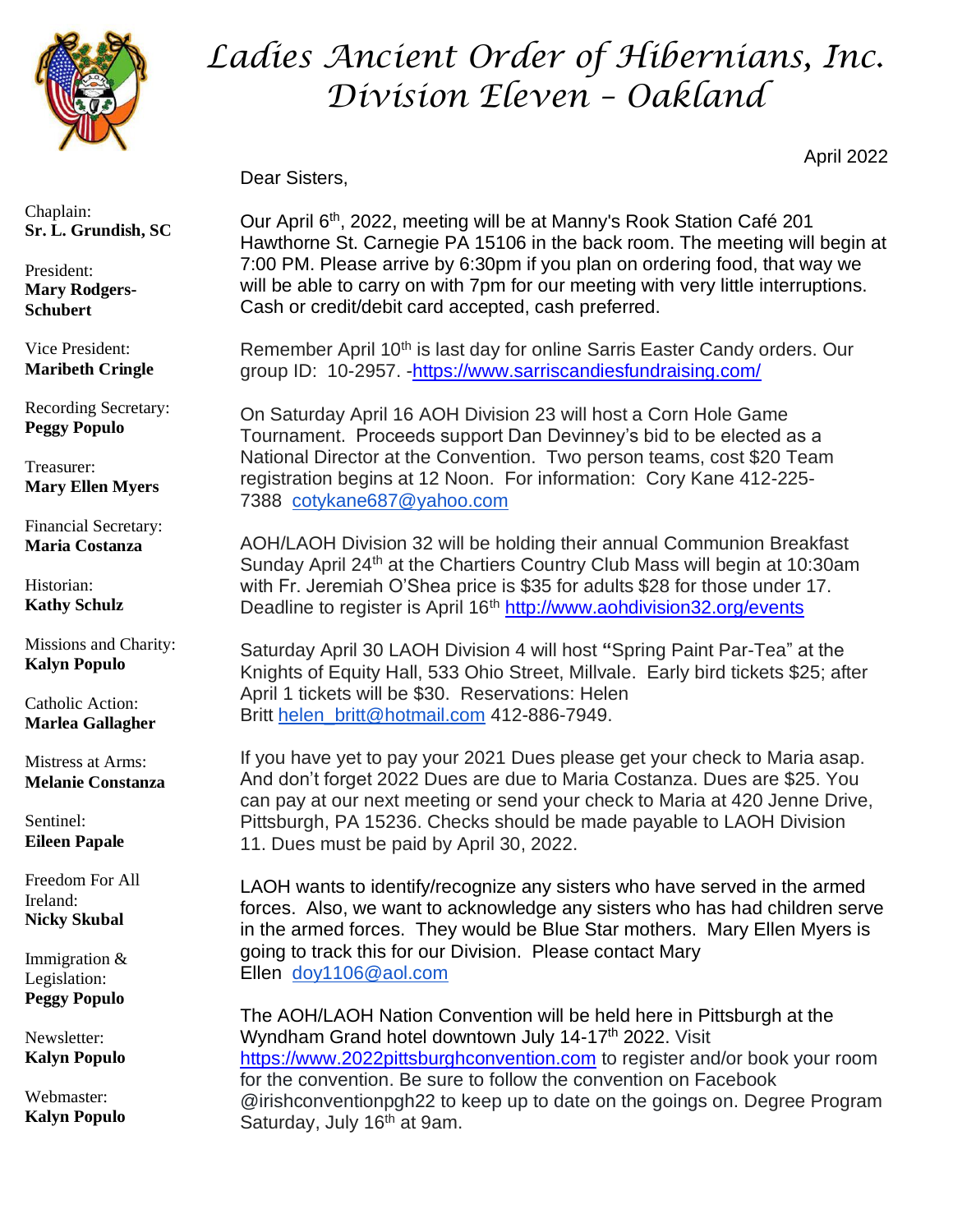The Masquerade Charity Ball will be held on October 15 at The Craftonian Hall, more details to come.

## **Dates to remember:**

April 6<sup>th</sup> Division Meeting/Sarris candy delivery for paper orders April 10<sup>th</sup> Last day to order Sarris online April 16<sup>th</sup> AOH Division 23 corn hole game for Dan Davinney April 24<sup>th</sup> AOH/LAOH Division 32 Communion Mass and breakfast April 30<sup>th</sup> LAOH Division Paint Par-Tea April 30<sup>th</sup> dues due May 4<sup>th</sup> Division Meeting July 14-17<sup>th</sup> National Convention October 15<sup>th</sup> Masquerade Charity Ball

Yours in Friendship, Unity, and Christian Charity, *Mary* Mary Rodgers-Schubert President Division 11 of the Ladies Ancient Order of Hibernians, Inc